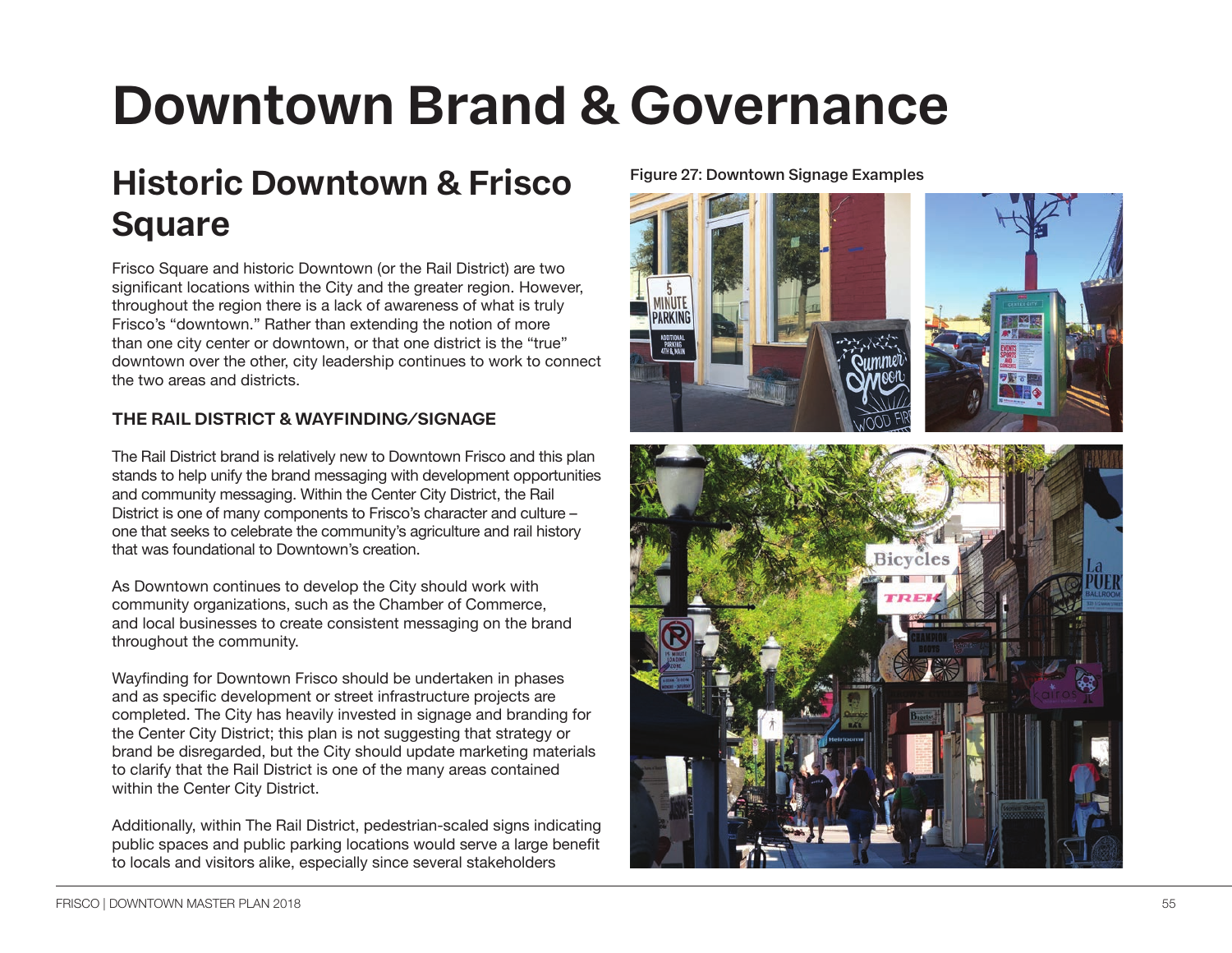

indicated many of the locations available for parking in Downtown are difficult to find or visitors do not know they are open to the public.

Wayfinding and signage related to parking is critically important for efficiency and safety of users in downtown areas. In his book "The High Cost of Free Parking", UCLA professor Donald Shoup provides research suggesting that up to 30% of auto congestion is related to drivers searching for parking. While this phenomenon is likely more noticeable in large central business districts, it does highlight the correlation between traffic congestion and searching for parking; making it important for the City to create a multi-pronged approach to parking-related wayfinding and signage that focuses on two key user groups – drivers and pedestrians.

Examples of appropriate wayfinding policies and installation for automobiles includes:

- Signage placed on the periphery of the district to inform drivers of parking options before they enter Downtown;
- Signs should indicate the location of public parking, rate information (if applicable), and the hours of use; and
- Additional signage should be made available near public parking lots that indicate parking availability (as technology increases), directions to additional parking if lot is full, policies and guidelines, and pay information (if applicable).

Examples of wayfinding policies and installation for pedestrians include:

- Signs located within parking lots and on Main Street indicating parking locations; and
- Signage indicating current location relative to nearby landmarks.

### **PUBLIC ART AND ACTIVATION**

Public art is a key piece of Downtown activation and character – Downtown Frisco has already begun to install various art pieces throughout the area, including around the gazebo and on some

buildings with murals and other local artist paintings.

The City should continue to work with local artists, galleries and organizations to find events and spaces throughout the area where art could be utilities, either permanently or temporarily. Additionally, the City should make sure to coordinate with the Public Arts Master Plan currently underway to ensure key locations in Downtown, such as the 4th Street Plaza or within the Design District, are included in strategies for implementation and future public art.

# **Downtown Management Options**

Developing a downtown business mix that not only fills market gaps but that also creates the overall atmosphere and synergy needed for the district as a whole to succeed requires diligence, a tight focus on one or two well-defined economic development goals, close collaboration with a broad network of public- and private-sector partners, and an arsenal of tools to attract entrepreneurial talent and support downtown businesses.

Unlike shopping malls, which are usually owned and managed by a single entity, the buildings in older downtowns are almost always owned by multiple property owners. Malls have specific parameters for the types of businesses to which they lease space, with careful consideration of where each business should be located within the mall. For example, businesses that sell complementary products to demographically similar customers are often clustered together to maximize foot traffic and visibility. Businesses that offer convenience products are usually placed in high traffic areas, and anchors are placed at the ends of corridors, drawing shoppers past stores they might not otherwise notice. But downtown leasing decisions are almost always made independently, by individual property owners, usually without an overall leasing strategy for the district to guide their decisions. Also, unlike shopping malls, which almost always have full-time marketing staff who develop and execute sophisticated

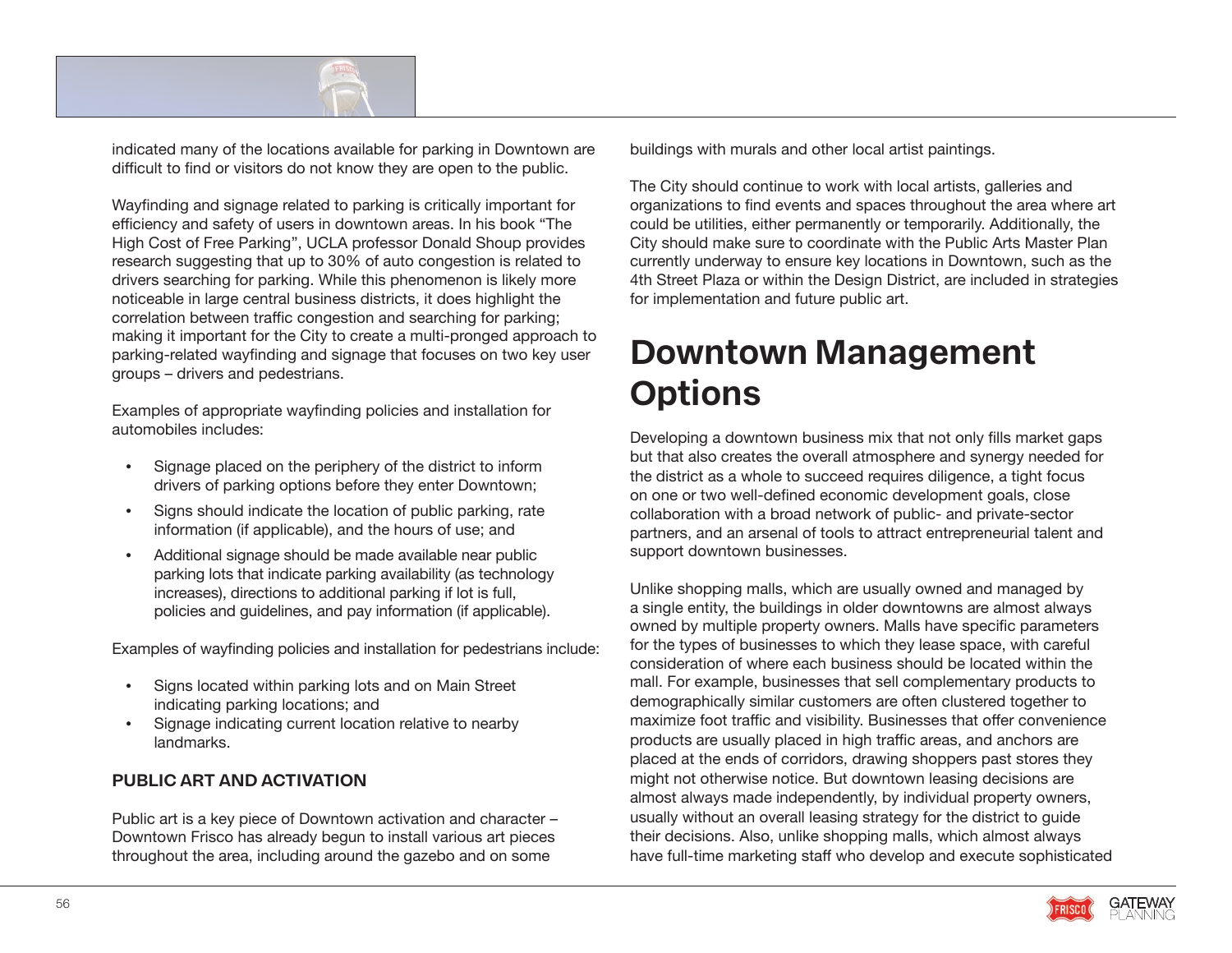marketing programs, downtown marketing often becomes the ad hoc responsibility of downtown business owners and therefore often suffers from volunteer burnout.

Downtown Frisco has several of these elements already in place and ready to go, it is just a matter of identifying a successful management structure to implement the vision. The Downtown Frisco Merchant's Association is primed to take the lead as a downtown management organization as they are already networking the multitude of owners and businesses along Main Street and in the surrounding areas of downtown. Their well-connected network will help set the stage for a successful implementation of the policies and recommendations in this plan that are needed to craft a strong unique and localized branding effort for Downtown.

This has especially already begun to occur, as stated earlier, with the Rail District moniker and subsequent new development projects, such as Patios at the Rail, embracing that name. Working with the Chamber of Commerce and other local merchants, such as the organizers of the StrEATS Festival, the Downtown Merchant's Association can unite the players in Downtown in a platform that allows more financial prowess and capabilities. Additionally, the Frisco Heritage Museum should also be involved and included in the management organization to ensure the historic character and "vibe" of Main Street and the adjacent neighborhoods continues to maintain the element of uniqueness several stakeholders indicated they would like to see remain in Downtown.

It is also important to note that the Downtown Merchant's Association, or any subsequent downtown management organization, work to unite the multiple players in the community. A downtown with too many organizations, entities or individuals trying to steer the direction or implement a vision can lead to brand and development confusion. The creation of such organization under a plan like this one ensures that the vision is implemented in a way that the community understands and can take hold of as more projects and opportunities arise in Downtown.

For these, and many other reasons, a professionally staffed downtown management organization can make the critical difference between

high-performing downtowns and those that perform at an average or sub-par level. Almost all high-performing downtowns employ at least one professional downtown manager. The Dallas Design District has a staff of six focused on the district's management and marketing, plus two allied staff who focus on leasing. Among communities comparable in size to Frisco, the Main Street programs in Amarillo, Beaumont, Denton, Laredo, McKinney, San Angelo, and Tyler, have two full-time staff people; the programs in many communities smaller than Frisco, such as that in La Grange (population: 4,690) support two full-time staff members, as well (other smaller towns with two downtown management staff include Brenham, Ennis, Harlingen, Henderson, Kilgore, Lufkin, Marshall, Mount Pleasant, Rio Grande City, San Marcos, and Seguin).

There are several ways in which Frisco might structure and support a professionally staffed downtown management program:

#### **Texas Main Street Program**

The Texas Main Street Program, housed in the Texas Historical Society, selects up to five communities annually to participate in the program. Participation provides numerous benefits, including technical assistance in architectural and urban design, business development, marketing, strategic planning, organizational management, and other topics – and, consequently, the selection process is competitive. In selecting communities, the Program takes into consideration the historic fabric and historic character of the district; the level of commitment of public- and private-sector stakeholders to the downtown revitalization/development process; willingness to fully fund a downtown management program, including employing a full-time professional manager; the cohesiveness of the district's business composition and physical form; and demonstrated need for the State's assistance. The Program also takes into consideration geographic distribution in selecting communities to participate in the program. In communities with more than 50,000 residents, a local Main Street program may be housed in either city government or in a nonprofit organization. Program expenses (including the manager's salary and benefits) are usually shared by the public and private sectors for several years, then are gradually supported (at least in part) by Public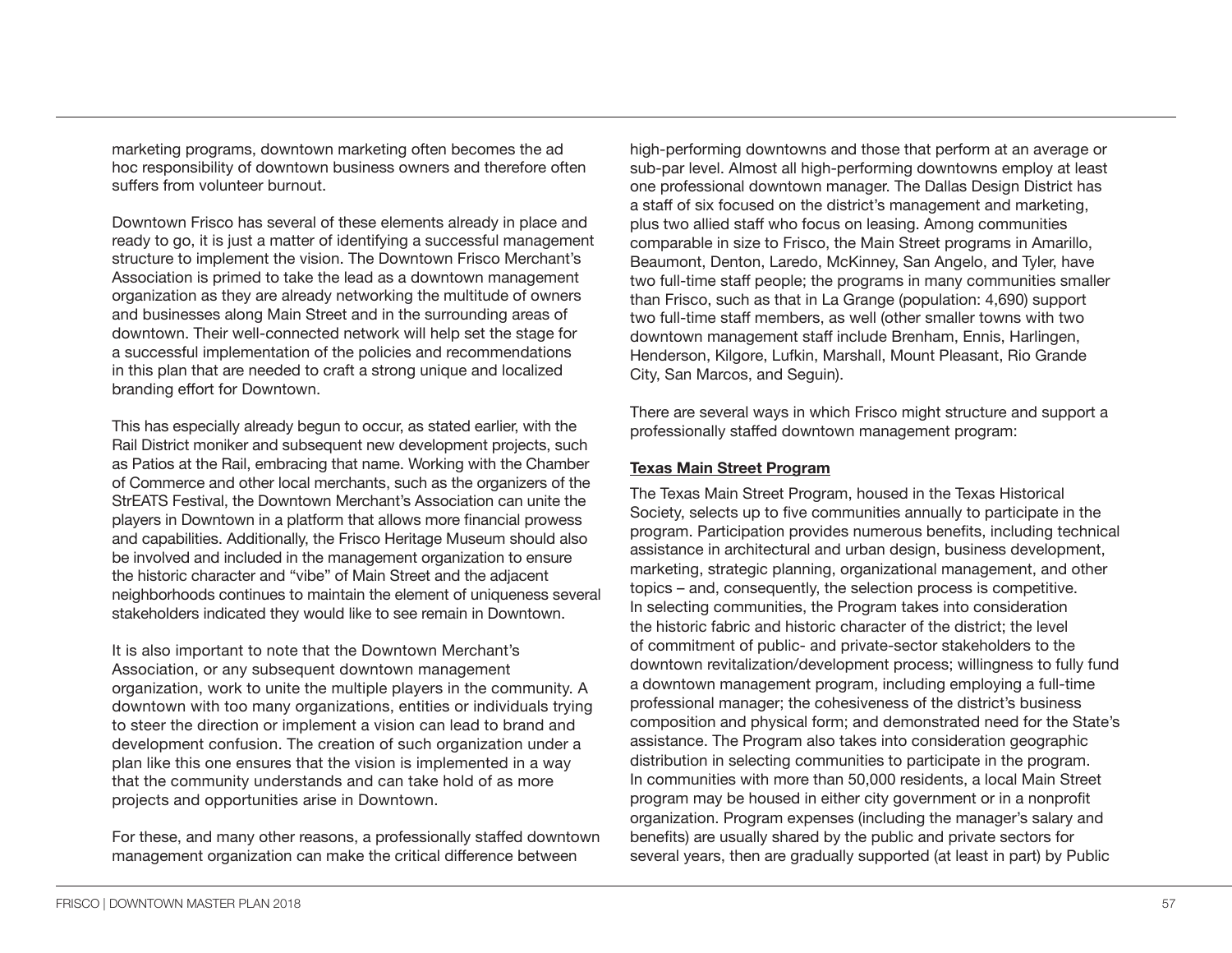

Improvement District and/or Tax Increment Financing revenues as the downtown's economy grows.

#### **The Main Street Approach (Informally Adopted)**

The Main Street Approach, developed by the National Main Street Center, involves incremental, comprehensive activity in four broad work categories:

- Design involves all the physical aspects of the downtown district – building rehabilitation, new construction, parking supply and management, storefront design and presentation, window display design, public space design, etc.
- Organization involves leveraging the skills, resources, and vantage points of a broad range of public- and privatesector stakeholders who, together, develop a shared strategic plan for the district.
- Promotion involves marketing the district, using a consistent message and image, to residents, visitors, and potential investors.
- Economic Vitality involves strengthening and expanding the downtown's economy by strengthening existing businesses, developing or attracting new businesses, attracting investment for property development, and ensuring that adequate tools and resources are in place to support downtown business and property development.

Downtown stakeholders, from both the public and private sectors, identify one or two major economic development strategies for the district, then identify and implement key activities in each of these four work categories to advance each of these strategies. This creates a sturdy, shared framework for the downtown development initiative.

Hundreds of downtown districts throughout the US have adopted the Main Street Approach independently to organize their downtown development activities, without participating in a statewide Main Street program. The National Main Street Center prohibits these local programs from using its "Main Street" trademark – but they can join

the National Main Street Center's membership program and attend the Center's conferences and training programs. As is the case with most local Main Street programs throughout the country, these independent programs are usually financially supported by the public and private sectors for several years, then create a Public Improvement District or use Tax Increment Financing to cover part or all of the program's operating expenses (including professional staff) as the district's economic performance improves.

#### **Public Improvement District**

Public Improvement Districts are designated areas in which property owners agree to pay an assessment, based on property valuation, in order to cover part or all of the costs of improvements and activities benefiting that area. Many Texas communities have enacted Public Improvement Districts for residential neighborhood development (such as Frisco's Panther Creek PID), but PIDs are also used to support downtown revitalization and development activities. In addition to helping pay for infrastructure and public space improvements, PIDs can also engage in business development, district promotion, augmenting public safety and cleanliness, and enhancing cultural experiences. And, PID revenues can cover the costs of operating the PID itself. Some PIDs (particularly those in urban neighborhood commercial districts) focus primarily on augmenting municipal 'clean and safe' activities; others, however, address the full range of revitalization needs.

There are scores of downtown PIDs in Texas, plus PIDs working in neighborhood commercial districts throughout larger cities like Austin, Dallas, Fort Worth, and San Antonio. Downtown PID budgets vary, depending on property values and district size. Plano adopted a downtown PID in 2014; the PID's budget is currently \$181,000, with assessments of \$0.15 per \$100 of assessed taxable value. The downtown PID in Waco, which was established in 1988, raised \$450,000 in 2017 with assessments of \$0.10 per \$100.

## **ROLE OF PRIVATE-SECTOR ENTITIES IN SUPPORTING DOWNTOWN DEVELOPMENT**

Neither the public nor private sector can revitalize a downtown independently; successful revitalization requires active, strategically

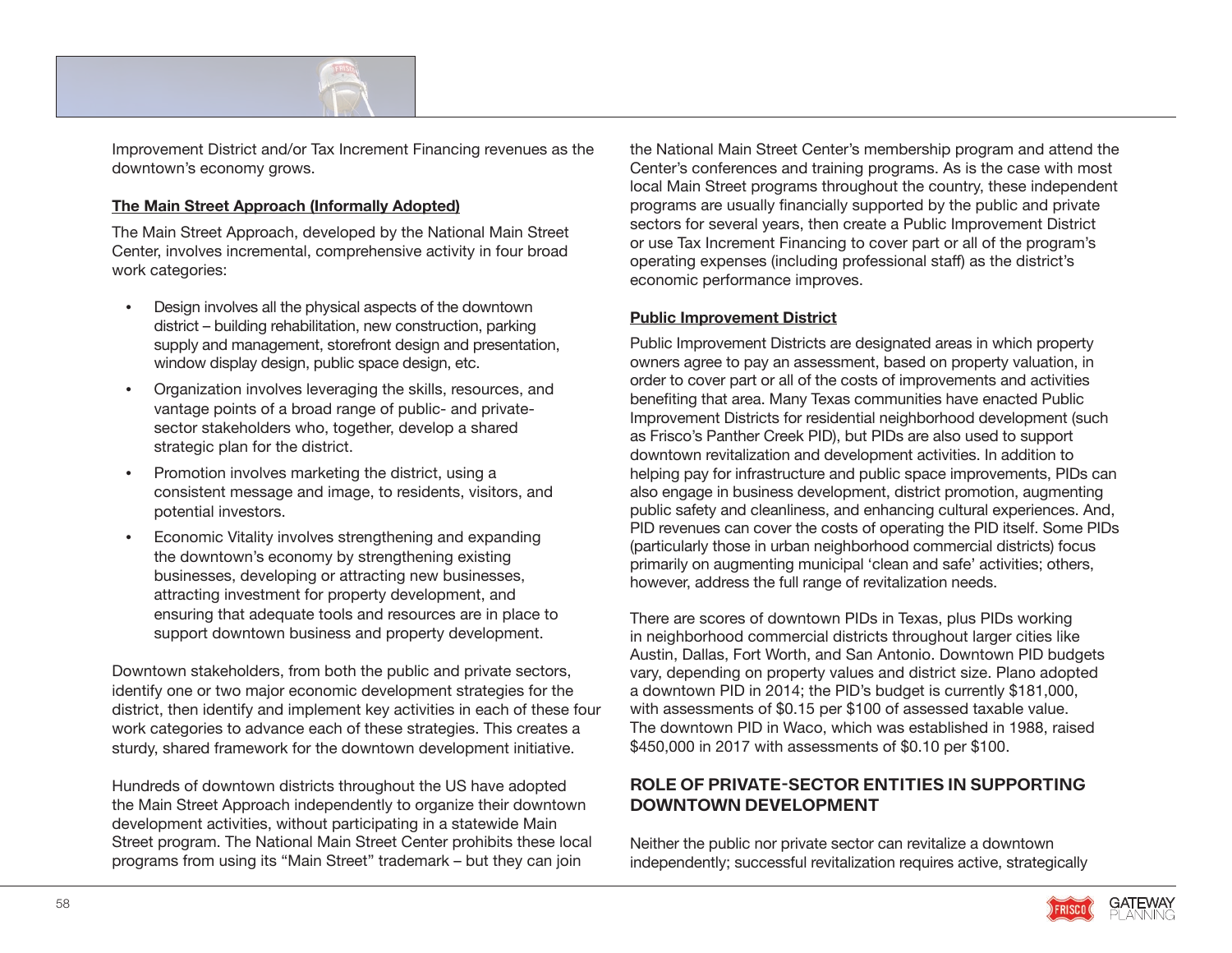coordinated collaboration between both sectors, with each contributing its skills, resources, and vantage points. Financial institutions can make preferential lending programs available for downtown business and property development. Local and regional foundations can provide incentive grants and loan guarantees, and they can support business development, job training, and promotion. Major employers can invest in downtown historic and sustainable energy tax credit projects and sponsor downtown marketing activities. Downtown property owners can support the district's business development strategy. Business owners can support the business development strategy, also, adapting their merchandise mix, activating their storefront window displays, and aligning their marketing activities with those of the overall district. Civic, school, and religious organizations can offer volunteer support for business development, public space improvement, and marketing activities. Industrial development commissions can include downtown space in the region's inventory of industrial space and look for opportunities to place small-scale industries downtown. And so on. There is literally a role for every public and private sector community entity in downtown revitalization.

#### **Mechanisms to bring the Public and Private Sectors Together**

The public and private sectors can also collaborate on incentive programs to support and encourage downtown business development. Some particular examples that Frisco might consider:

**• Loan repayment deferral for high-priority, capitalintensive businesses:** It is often difficult for capitalintensive businesses like restaurants, which have high initial outlays for equipment and furnishings, to generate enough cash flow in their first few years of operation to repay start-up loans. Some cities have created programs to help alleviate financial pressure on capital-intensive downtown business start-ups. For example, Winston-Salem, North Carolina launched a program called Restaurant Row to help attract a small cluster of new restaurants to an underused block of downtown buildings. Restaurateurs can borrow up to 70 percent of the money needed to launch a new restaurant; the City then uses Community Development

Block Grant money to repay the loans for the first two years, relieving much of the financial pressure on the new restaurants. The restaurateurs then repay the City for those two years of debt service at the end of the loan term.

- **• Forgivable loans for high priority businesses:** Several dozen US cities offer forgivable loans to encourage development of high priority downtown businesses. In Waterville, Maine, for example, entrepreneurs interested in launching a business identified by the downtown management program as a high priority business (or existing businesses interested in expanding to offer products or services identified as high priorities) can borrow up to \$50,000 for five years. They make interest-only payments, with 20 percent of the original principal forgiven each year, as long as they remain in business and conform with the forgivable loan program's requirements (which include being open at least 48 hours per week, changing window displays at least twice monthly, and other practices that benefit both the business and the overall district).
- **• Crowdfunding for high priority businesses:** Countless small businesses throughout the US are owned by multiple partners, rather than by single owners. In many cases, the businesses are also the owners' main source of income, and the owners are actively involved in the business's operation. But in some cases, people form investment groups for the specific purpose of creating a business for which they believe a need exists or for saving a business in danger of closing. For example, the members of the local police department in Clare, Michigan pooled their money in 2009 to buy a 100-yearold downtown bakery whose owners were retiring.

Crowdfunding – using internet-based platforms to raise money for a business or a cause – has been around for nearly 20 years. But, with the passage of the federal Jumpstart Our Business Startups (JOBS) Act in 2012 and finalization of its operating regulations in 2014, crowdfunding has experienced exponential growth as a tool for capitalizing small business startups and expansions. Equity-based crowdfunding (one of four types of